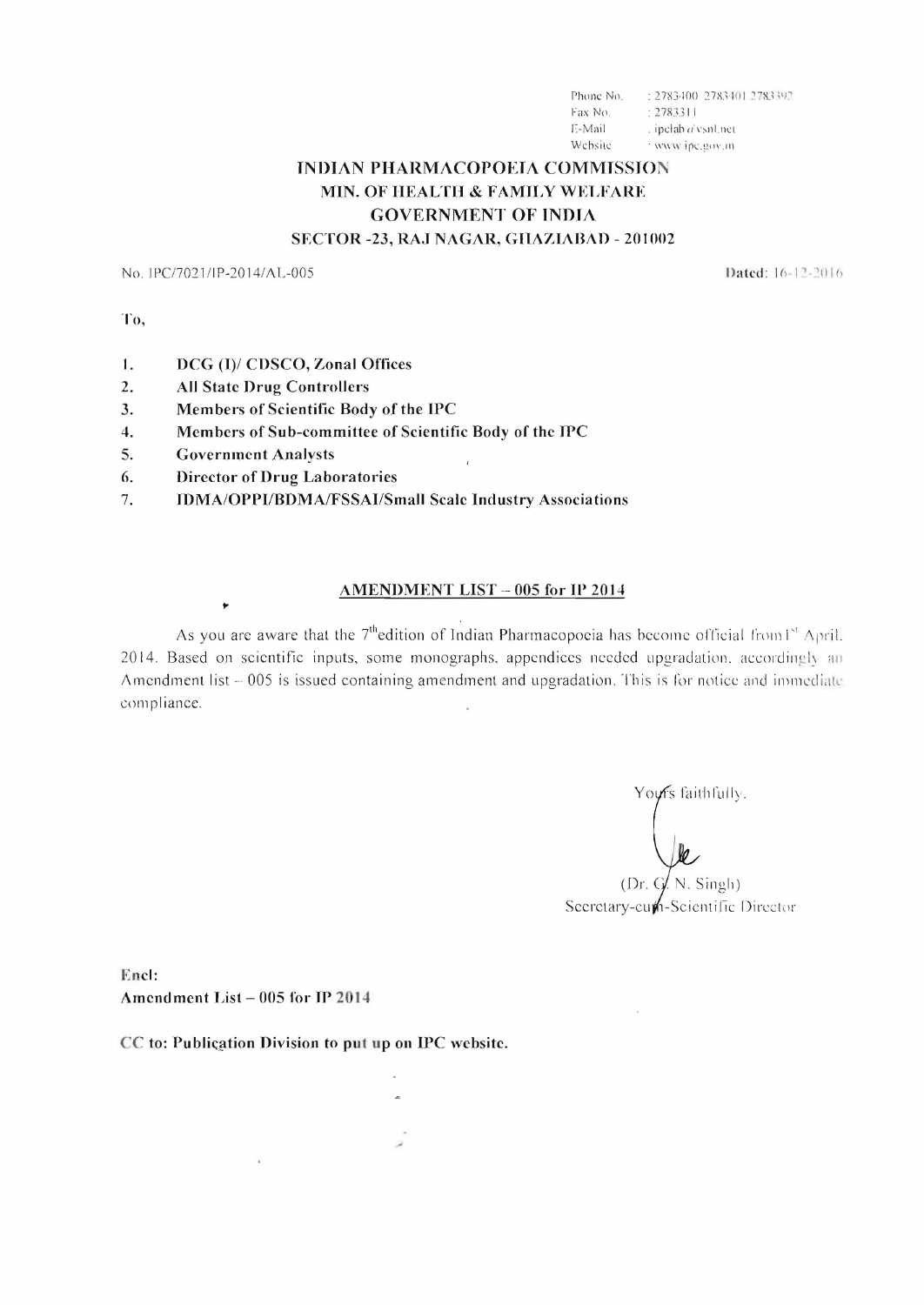# **Amendment List-005 to IP-2014**

#### **2.2.11. Sterility.** Page 59 **Method A- Membrane Filtration Apparatus**

Insert at the end.

"Alternatively, an apparatus can be designed so that the solution to be examined can be introduced and filtered under aseptic conditions. It permits the aseptic removal of the membrane for transfer to the medium, or it is suitable for carrying out the incubation after adding the medium to the apparatus itself".

#### **2.4.13. Gas Chromatography**. Page 149

**Adjustment of chromatographic conditions.**

Change **from:** *Injection volume***:** May be decreased provided detection and repeatability of the peak(s) to be determined are satisfactory. No increase is permitted.

**to:***Injection Volume and Split Volume***:** The injection volume and split volume may be adjusted if detection and repeatability are satisfactory.

# **2.4.14. Liquid Chromatography**.Page. 152

**Adjustment of chromatographic conditions.***Injection volume*

Change **from:** May be decreased provided detection and repeatability of the peak(s) to be determined are satisfactory. No increase is permitted.

**to:**May be adjusted as far as it is consistent with accepted precision, linearity, and detection limits. Note that excessive injection volume can lead to unacceptable band broadening, causing a reduction in column efficiency and resolution. Applies to both gradient and isocratic separations.

#### **4.1 Buffer Solutions.** Page 760

Add after Phosphate Buffer pH 3.0

**Phosphate buffer pH 3.0, 0.1 M***.* Dissolve 12.0 g of *anhydrous sodium dihydrogen phosphate* in *water*, adjust the pH with *dilute phosphoric acid* and dilute to 1000 ml with *water.*

### **5.8 Dimension of Hard Gelatin Capsule Shells.** Page 885

Change **to:**

# **5.8.1 Dimensions of Hard Gelatin Capsule Shells**

Hard Gelatin Capsule Shells normally used for the incorporation of medicaments are cylindrical in shape but other shapes are also formed for special requirements. The shells of the capsules consist of two prefabricated cylindrical sections, one end of which is rounded and the other is open. The shells are of various sizes, usually designated by different numbers, 5 being the smallest and 000 the largest. The dimensions of hard gelatin capsule shells tend to vary with the content of moisture in them and the conditions under which they are stored or to which they are exposed. The chemical composition of the shells also influence the extent to which exposure to heat and moisture affects the dimensions.Nevertheless, the average conventional dimensions (outside diameter, length and wall thickness – single / double) of the capsule shells of sizes 000 to 5 are provided in the table 1, 2  $\&$  3 for the guidance of users. It should be noted that any measurement of reasonable accuracy can be made only under controlled conditions of temperature and humidity. A temperature between 23°and 27°and a relative humidity between 45 per cent and 55 per cent are recommended.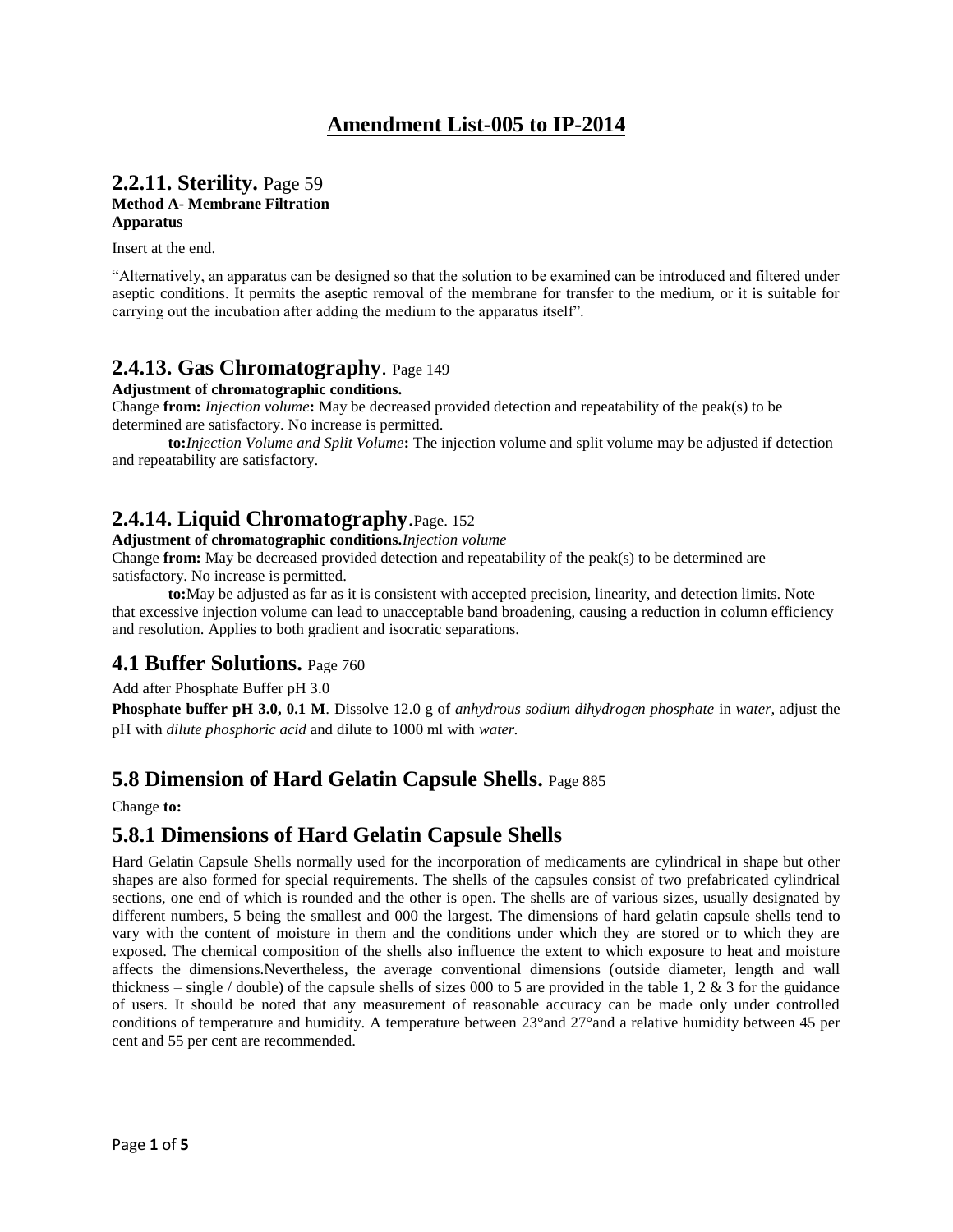| Table 1- Average Outside Diameter |                |               |
|-----------------------------------|----------------|---------------|
| Size                              | Cap(mm)        | Body (mm)     |
| 000                               | $9.89 - 10.01$ | $9.54 - 9.66$ |
| 0 <sup>0</sup>                    | $8.49 - 8.61$  | $8.16 - 8.28$ |
| 0                                 | $7.60 - 7.72$  | $7.28 - 7.40$ |
| 1                                 | $6.87 - 6.99$  | $6.57 - 6.69$ |
| $\mathcal{L}$                     | $6.31 - 6.43$  | $6.02 - 6.14$ |
| 3                                 | $5.77 - 5.89$  | $5.50 - 5.62$ |
| 4                                 | $5.27 - 5.39$  | $5.01 - 5.13$ |
| 5                                 | $4.85 - 4.97$  | $4.59 - 4.71$ |

| Table 2- Average Length |               |                  |
|-------------------------|---------------|------------------|
| <b>Size</b>             | Cap(mm)       | <b>Body</b> (mm) |
| 000                     | $12.5 - 13.5$ | $21.7 - 22.7$    |
| 0 <sup>0</sup>          | $11.3 - 12.3$ | $19.7 - 20.7$    |
| 0                       | $10.2 - 11.2$ | $18.0 - 19.0$    |
| 1                       | $9.3 - 10.3$  | $16.1 - 17.1$    |
| $\mathfrak{D}$          | $8.5 - 9.5$   | $14.7 - 15.7$    |
| $\mathcal{R}$           | $7.6 - 8.6$   | $13.1 - 14.1$    |
| 4                       | $6.7 - 7.7$   | $11.7 - 12.7$    |
| 5                       | $5.7 - 6.7$   | $8.8 - 9.8$      |

Average for special lengths may be decided upon mutually between the manufacturer of the Hard Gelatin Capsule Shells and the user.

| <b>Table 3- AverageWall Thickness</b> |                 |                 |
|---------------------------------------|-----------------|-----------------|
| <b>Size</b>                           | Cap(mm)         | Body (mm)       |
| 000                                   | $0.095 - 0.125$ | $0.095 - 0.125$ |
| 0 <sup>0</sup>                        | $0.095 - 0.125$ | $0.090 - 0.120$ |
| 0                                     | $0.095 - 0.125$ | $0.090 - 0.120$ |
| 1                                     | $0.090 - 0.120$ | $0.087 - 0.117$ |
| $\mathcal{D}_{\mathcal{L}}$           | $0.090 - 0.120$ | $0.087 - 0.117$ |
| $\mathcal{R}$                         | $0.085 - 0.115$ | $0.082 - 0.112$ |
| 4                                     | $0.082 - 0.112$ | $0.082 - 0.112$ |
| $\overline{\phantom{0}}$              | $0.082 - 0.112$ | $0.082 - 0.112$ |

Note: Multiply above values by 2 to arrive at norms for double wall thickness

# **5.8.2 Dimensions of Hard Cellulose Capsule Shells**

Hard Cellulose Capsule Shells normally used for the incorporation of medicaments are cylindrical in shape but other shapes are also formed for special requirements. The shells of the capsules consist of two prefabricated cylindrical sections, one end of which is rounded and the other is open. The shells are of various sizes, usually designated by different numbers, 5 being the smallest and 000 the largest. The dimensions of hard cellulose capsule shells tend to vary with the content of moisture in them and the conditions under which they are stored or to which they are exposed. The chemical composition of the shells also influences the extent to which exposure to heat and moisture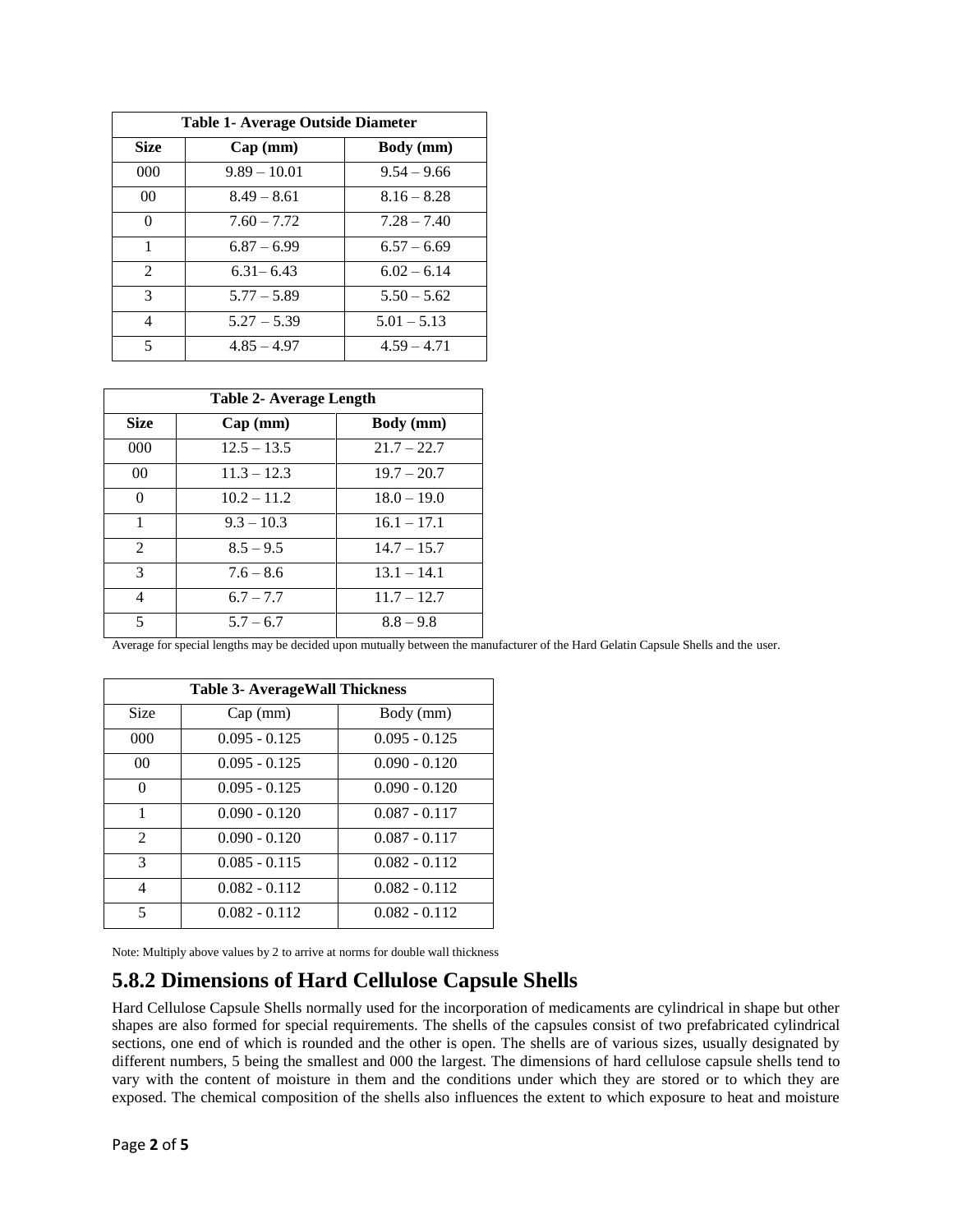affects the dimensions. Nevertheless, the average conventional dimensions (outside diameter, length and wall thickness – single / double) of the capsule shells of sizes 000 to 5 are provided in the table 1, 2 & 3 for the guidance of users. It should be noted that any measurement of reasonable accuracy can be made only under controlled conditions of temperature and humidity. A temperature between 23°and 27°and a relative humidity between 45 per cent and 55 per cent are recommended.

| Table 1- Average Outside Diameter |                |               |
|-----------------------------------|----------------|---------------|
| <b>Size</b>                       | Cap(mm)        | Body (mm)     |
| 000                               | $9.91 - 10.03$ | $9.56 - 9.68$ |
| 00 <sup>0</sup>                   | $8.49 - 8.61$  | $8.15 - 8.27$ |
| 0                                 | $7.60 - 7.72$  | $7.26 - 7.38$ |
| 1                                 | $6.87 - 6.99$  | $6.55 - 6.67$ |
| $\mathfrak{D}$                    | $6.31 - 6.43$  | $6.02 - 6.14$ |
| $\mathcal{R}$                     | $5.79 - 5.91$  | $5.51 - 5.63$ |
| 4                                 | $5.28 - 5.39$  | $5.00 - 5.12$ |
| $\overline{\mathcal{L}}$          | $4.85 - 4.97$  | $4.59 - 4.71$ |

| Table 2- Average Length     |               |                  |
|-----------------------------|---------------|------------------|
| <b>Size</b>                 | Cap(mm)       | <b>Body</b> (mm) |
| 000                         | $12.5 - 13.5$ | $21.7 - 22.7$    |
| 00 <sup>°</sup>             | $11.3 - 12.3$ | $19.7 - 20.7$    |
| 0                           | $10.2 - 11.2$ | $18.0 - 19.0$    |
| 1                           | $9.3 - 10.3$  | $16.1 - 17.1$    |
| $\mathcal{D}_{\mathcal{L}}$ | $8.5 - 9.5$   | $14.7 - 15.7$    |
| $\mathcal{R}$               | $7.6 - 8.6$   | $13.1 - 14.1$    |
| 4                           | $6.7 - 7.7$   | $11.7 - 12.7$    |
| 5                           | $5.7 - 6.7$   | $8.8 - 9.8$      |

Average for special lengths may be decided upon mutually between the manufacturer of the Hard Cellulose Capsule Shells and the user.

| <b>Table 3- AverageWall Thickness</b> |                 |                 |
|---------------------------------------|-----------------|-----------------|
| <b>Size</b>                           | Cap(mm)         | Body (mm)       |
| 000                                   | $0.095 - 0.125$ | $0.095 - 0.125$ |
| 00 <sup>2</sup>                       | $0.095 - 0.125$ | $0.095 - 0.125$ |
| $\Omega$                              | $0.095 - 0.125$ | $0.095 - 0.125$ |
| 1                                     | $0.090 - 0.120$ | $0.090 - 0.120$ |
| $\mathfrak{D}$                        | $0.090 - 0.120$ | $0.090 - 0.120$ |
| 3                                     | $0.085 - 0.115$ | $0.085 - 0.115$ |
| 4                                     | $0.082 - 0.112$ | $0.082 - 0.112$ |
| 5                                     | $0.082 - 0.112$ | $0.082 - 0.112$ |

Note: Multiply above values by 2 to arrive at norms for double wall thickness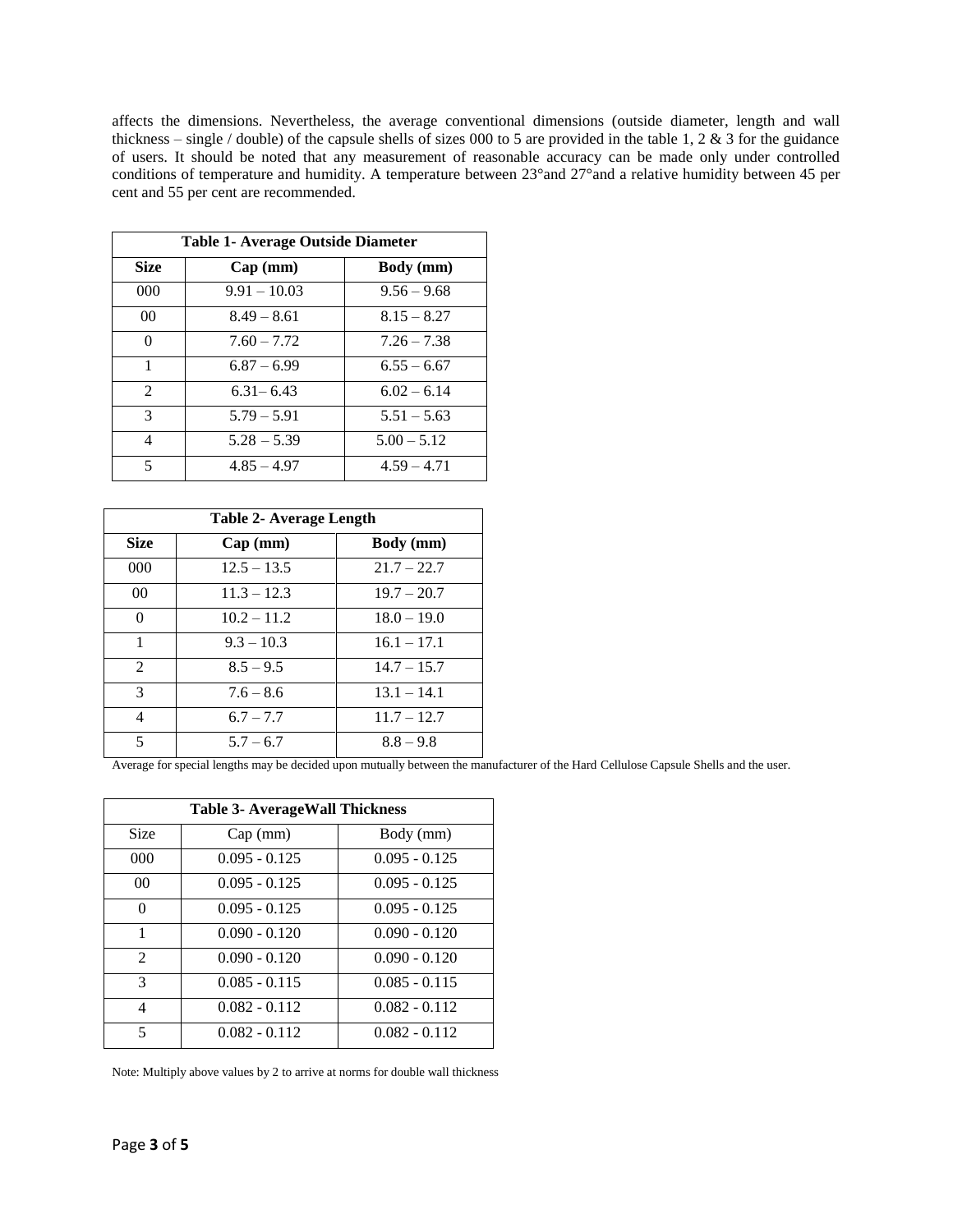## **BambuterolHydrochloride.**Page 1134

**Assay,** line4.

Change**from**: Read the volume added between the two points of inflection. Carry out the blank titration.

**To:**Read the volume added between the two points of inflection.

#### **Cyclosporine.**Page. 1487

Para 2

Change **from:** Cyclosporine contains not less than 98.5 per cent and not more than 101.5 per cent of cyclosporine A,  $C_{62}H_{111}N_{11}O_{12}$ , calculated on the dried basis.

**to:**Cyclosporine contains not less than 97.0 per cent and not more than 101.5 per cent of cyclosporine A,  $C_6 H_{111}N_{11}O_{12}$ , calculated on the dried basis.

#### **Ergotamine Injection.** Page no 1677

Para 2, lines 3 to 5.

Change **from : ....**not more than 110.0 per cent of the stated amount of ergotamine tartrate, of which 50 to 70 per cent is present as ergotamine tartrate.

**to :** ....not more than 110.0 per cent of the stated amount of ergotamine tartrate.

#### **Ethanolamine.**Page 1701

**Related substances.**After chromatographic system.Para 2.

Change **to**: Inject 1 µl of the reference solution and the test solution.In the chromatogram obtained with the test solution calculate the content of diethanolamine and triethanolamine using the ratios of the peaks and by reference to the corresponding peaks in the chromatogram obtained with the reference solution. The content of diethanolamineand triethanolamine is not more than 1.0 per cent individually.

Calculate the content of other impurities using the ratios of the peaks and by reference to the peak due to ethanolamine. The content of any other impurity is not more than 0.5 per cent and the sum of the contents of all the impurities is not more than 2.0 per cent.

# **Clobazam Tablets**.Page 4171

**Assay**.

Change **to:**

**Assay**. Determine by liquid chromatography (2.4.14) as described underRelated substances with the following modifications.

*Test solution*. Weigh and powder 20 tablets. Disperse a quantity of the powder containing 20 mg of Clobazam in 80 ml of mobile phase, mix with the aid of ultrasound, dilute to 100.0 with mobile phaseand centrifuge. Dilute 1.0 ml of the supernatant liquid to 10.0 ml with mobile phase.

*Reference solution (a)*.A 0.002 per cent w/v solution of *clobazam RS* in mobile phase.

*Reference solution (b)*. A 0.01 per cent w/v solution of *7-chloro-1,5-dihydro-5-phenyl-1,5- benzodiazepine-2,4(3H) dione RS* (*clobazam impurity A RS*) in mobile phase*.* Dilute 1.0 ml of this solution to 2.0 ml with a 0.1 per cent w/v solution of *clobazam RS* in the mobile phase.

Inject reference solution (b). The test is not valid unless, the resolutionbetween clobazam impurity A and clobazam is not less than 3.0.

Inject reference solution (a) and the test solution.